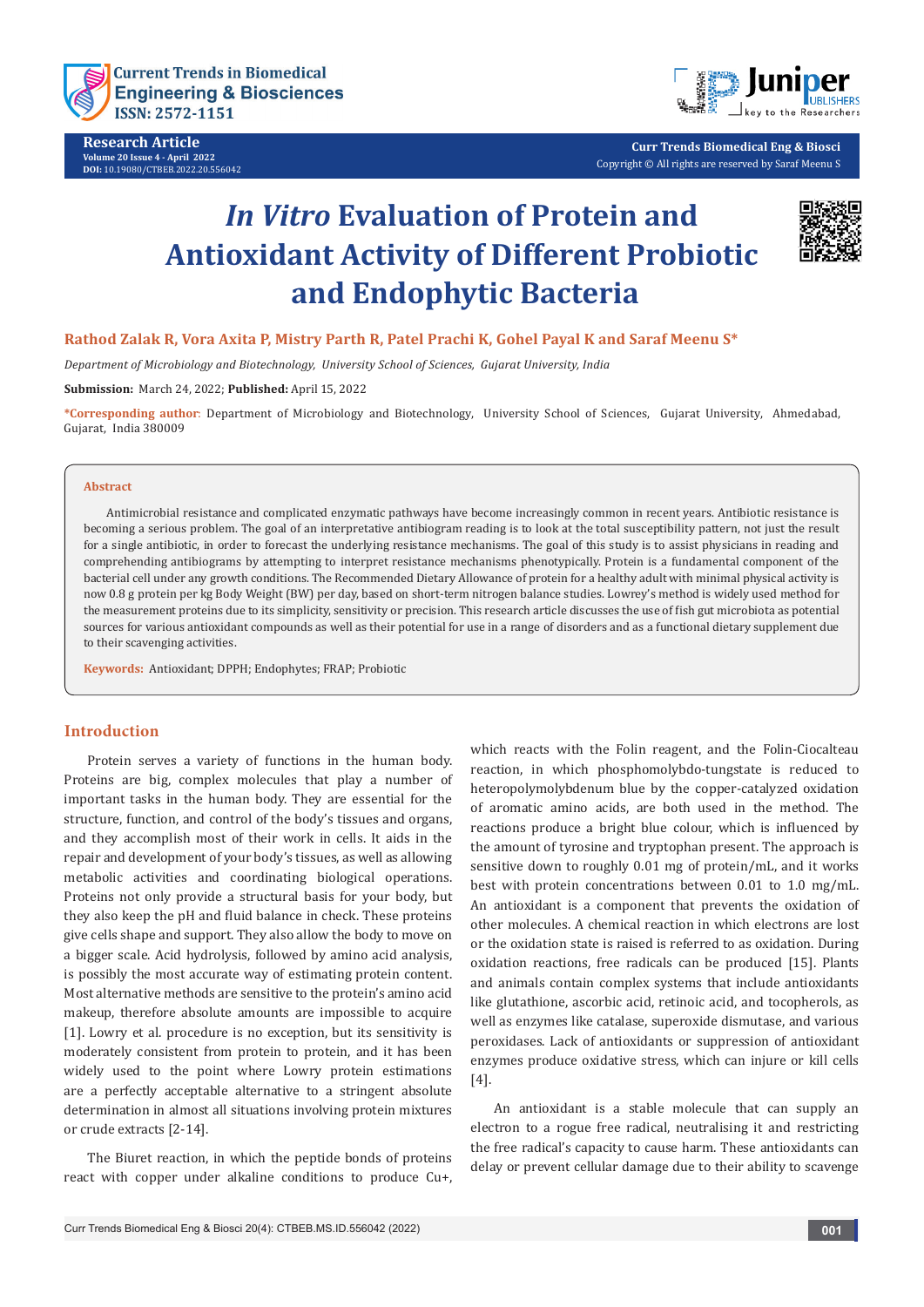free radicals. These low-molecular-weight antioxidants can safely interact with free radicals, stopping the chain reaction from harming vital components. The body's natural metabolism produces some antioxidants, including glutathione, ubiquinol, and uric acid [14]. It is also possible to locate dietary sources of lighter antioxidants. Vitamin E (tocopherol), vitamin C (ascorbic acid), and B-carotene are the most important micronutrient (vitamin) antioxidants, despite the fact that the body has multiple enzyme systems that scavenge free radicals [6]. Because the human body is unable to manufacture some substances, they must be received through the diet.

When bacteria and fungi are unable to grow in the presence of one or more antimicrobial agents, this is referred to as susceptibility. This indicates that the antibiotic is capable of killing the bacterium. After bacteria or fungi causing an individual's infection have been recovered in a culture of the samples, susceptibility testing is done.

Antibiotic Susceptibility Testing (AST) determines effective antibiotic dosage and creates an actual therapy profile for the optimal management of a patient's health against life-threatening diseases. As a result, fast diagnosis is essential in the treatment of bacterial infections. Prior to the standardized disc diffusion approach, other diffusion-based experiments were conducted. Fleming was a pioneering contributor to AST in the 1920s. The gutter method, developed by Fleming, was the first method of antibiotic analysis, in which antibiotics were dispensed into a gutter formed of solid agar and allowed to diffuse through it. In 1941, Abraham et al. produced a modification to this design known as the "Oxford cup method," in which the gutter is ensured and the size of the inhibition zone corresponds to the antibiotic concentration [1,11].

Using the multiple disc diffusion approach, Gould and Bowie (1952) and Stokes (1955) were able to distinguish between susceptible and resistant bacteria in the 1950s [3,16]. Because of variations in results received from different labs, all of the proposed procedures were imprecise, inappropriate, and unreliable for routine testing [8]. As a result, numerous organizations (most notably the World Health Organization) launched several attempts in 1961 to address the need for a uniform approach for antibiotic susceptibility testing. Bauer and Kirby's method was later certified as a standard method for susceptibility testing in 1966. This technology has the potential to be used in clinical laboratories for routine susceptibility testing. Furthermore, the approach is well-liked because it provides a straightforward, lowcost protocol for detecting many targets [17,18].

# **Materials and Methods**

#### **Sample collection**

Five Rohu fish gut isolates and three plant endophytic isolates, designated A, B, C, R, and D, E, P, respectively, were obtained

from Gujarat University's School of Sciences, Department of Microbiology and Biotechnology.

#### **Characterization of isolates**

Isolates were characterised using conventional methods based on their cultural and morphological characteristics.

**Cultural and growth characteristics:** The appearance and properties of bacterial colonies on solid media were used to assess growth characteristics. Eye visualisation of colonies grown on nutrient agar media revealed cultural characteristics.

**Morphological characteristics:** Microscopic inspection was used to determine morphological characteristics. Gram's reactivity was determined via Gram staining. Microscopic examination using Gram staining reagents such as Crystal violet, Gram's iodine, Decolourizer (Methanol), and Safranin was used to observe morphology [10]. Determine which microorganisms are gram - positive and gram-negative. Shape, size, and arrangement are used to further define them.

#### **Antibiogram study of bacteria**

The antibiotics from the discs diffuse into the medium and limit the development of susceptible bacteria, forming an inhibition zone around the disc. The molten tubes of nutrient agar media were sterilised (autoclaved) and cooled to 50-55°C. Thoroughly mix 20 mL of medium with 1 mL of active culture. Pour the media into a sterilised Petri plate after it has been thoroughly mixed. After solidifying the media, use sterile forceps to implant the antibiotic disc, which contains various types of antibiotics at different concentrations. For bacterial growth, incubate the plate at room temperature. The zone of inhibition must be measured. Subtract the diameter of the disc from the diameter of the zone.

**Extraction:** To begin, isolated bacteria were inoculated in 100 mL nutrient broth containing 250 mL volumetric flasks and incubated for 3 days in an oxygenated system under shaking conditions. After 3 days of incubation, 10 mL of fermented broth was transferred to a centrifuge tube with a capacity of 50 mL, and solvent (10 mL methanol) was added for extraction. Then it was centrifuged for 10 minutes at 10000 rpm and 4°C to get a concentrated quantity of cell mass. The supernatant and pellets were separated after centrifugation, and the pellet was vortexed with methanol for 5 to 8 minutes to disrupt the cells. Whattman filter paper number 1 was used to filter out this extract, which was then employed to check an antioxidant activity. The supernatant was used for further protein analysis.

#### **Antioxidant scavenging activity**

#### **DPPH (1, 1 Diphenyl 2- Picryl hydrazyl) assay**

**Reagent Preparation:** 0.1 mM or 0.004% DPPH (39.4 mg DPPH in 1000 ml methanol/ethanol); Ascorbic acid- standard solution (1000mg/L).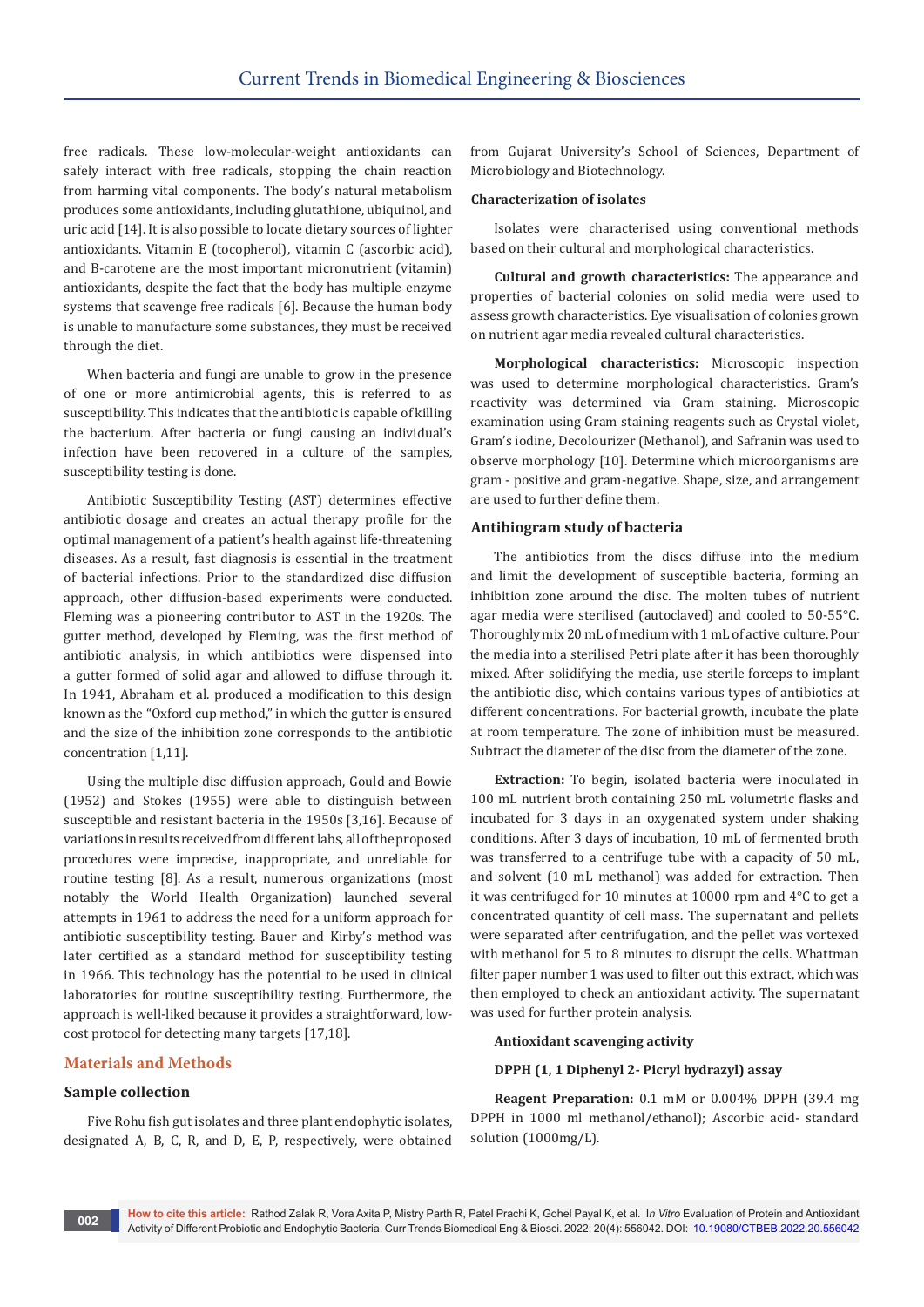**Analytical method**: The radical scavenging activity of different extracts was determined by using DPPH assay [13].1, 1 Diphenyl 2- Picryl hydrazyl is a stable (in powder form) free radical with purple colour in solution which turns yellow when scavenged. This property is used in the DPPH experiment to demonstrate free radical scavenging activity. Antioxidants reduce DPPH to DPPH-H, lowering the absorbance. The amount of discolouration represents the extract's scavenging potential in terms of hydrogen donating ability. Various aliquots of ascorbic acid as an antioxidant were used for standard graph creation, ranging from 0.1 to 1.0 ml. Fill each tube with distilled water to make the final volume 1 ml. The tubes were filled with 2 mL of 0.1 mM DPPH. After the addition of free radicals allow 30 minutes to incubate in the dark. In order to determine the antioxidant activity of samples from each of the extract, 1ml aliquots were collected. Stick to the same procedure as standard. After 30 min, the absorbance of the mixture was read at 517 nm. Calculate the Radical Scavenging Activity based on the absorbance of the samples.

% DPPH radical scavenging activity =  $[(Ac - As)/Ac] \times 100$ 

Where, Ac is the absorbance of the control, and As is the absorbance of the extracts/standard [9].

# **FRAP (ferric reducing ability of plasma) assay**

**Reagent preparation**: 300 mM acetate buffer(dissolve 0.16 g of sodium acetate in 100 mL of 0.28 M acetic acid; the pH should be 3.6), 10 mM TPTZ in 40 mM HCl (To make a 10 mM 2,4,6-tri(2 pyridyl)-1,3,5-triazine (TPTZ) solution; add 0.31 g to 100 mL HCl (40 mM)), 20 mM  $\text{FeCl}_3\text{.6H}_2\text{O}$  (Weigh 0.0541 g of ferric chloride Iron(III) chloride hexahydrate; Transfer the Iron(III) chloride hexahydrate to a beaker of appropriate size; Add 5 mL of ultrapure water to the beaker to dissolve the salt; Transfer your solution to a 10 mL volumetric flask; Using ultrapure water, complete the solution's volume to reach 10 mL; Prepare this solution on the day of the experiment), Standard solution  $\text{FeSO}_4$ .7H<sub>2</sub>O 2000  $\mu$ M (0.0556 g heptahydrate iron(II) sulphate; Transfer the iron (II) sulphate heptahydrate to a suitable beaker. To dissolve the salt, fill the beaker with 90 mL of ultrapure water; Fill a 100 mL volumetric flask halfway with the solution; Using ultrapure water, complete the solution's volume to reach 100 mL; Prepare this solution on the day of the experiment).

**Analytical method:** The method relies on electron-donating antioxidants, reduce  $Fe^{3+}$ -TPTZ complex (a colourless complex) to Fe2+ tripyridyl triazine (a blue-coloured complex) at low pH. The - change in absorbance at 593 nm is used to monitor this process. The FRAP reagent was made by combining 300 mM acetate buffer, 10 mM TPTZ in 40 mM HCl, and 20 mM FeCl<sub>3</sub>.6H<sub>2</sub>Oin a 10:1:1 ratio. A freshly made working FRAP reagent was aliquoted with a pipette (4 ml) and thoroughly mixed with 0.2 ml of the sample.

When the ferric tripyridyl triazine  $(Fe<sup>3+</sup> - TPTZ)$  complex was reduced to its ferrous (Fe<sup>2+</sup>) form, a strong blue colour complex was generated, and the absorbance at 593 nm was measured against a reagent blank (4 ml FRAP reagent+0.2 ml distilled water) after 30 minutes at 37°C. The calibration curve was created by plotting the absorbance at 593 nm against various FeSO<sub>4</sub> concentrations [2].

#### **Protein estimation by Folin Lowry method**

**Reagent Preparation:** Alkaline copper reagent (The reagent is prepared by mixing solution 1 and 2 in 50:1 proportion; Solution-1: 2%  $Na<sub>2</sub>Co<sub>3</sub>$  in 0.1 N NaOH; Solution-2: 0.5% CuSO4 •5H2 O in 1%Na-K tartarate.), Folin's Ciocalteau reagent (Dilute the commercial reagent with an equal amount of water at the time of use), Standard Protein sample (Bovine serum albuminwater soluble protein: 200 μg/ml).

**Analytical method:** The Biuret reaction, in which the peptide bonds of proteins react with copper under alkaline conditions to produce Cu+, which reacts with the Folin reagent, and the Folin-Ciocalteau reaction, in which phosphor-molybdo-tungstate is reduced to heteropolymolybdenum blue by the copper-catalyzed oxidation of aromatic amino acids, are both used in the method. The reactions produce a bright blue colour, which is influenced by the amount of tyrosine and tryptophan present. Various aliquots of standard protein solution were collected, ranging from 0.1 to 1.0 ml. Distilled water is used to get the final volume up to 1 ml. The tubes were filled with 5 mL of alkaline copper reagent. Allow 15 minutes to incubate at room temperature. After 15 minutes of incubation, 0.5 mL of Folin-Ciocalteau reagent was added. A 30-minute incubation period is required once again. Colorimetrically measure the intensity of the blue colour at 750 nm after incubation. Take 1 mL of each sample and follow the same process. Calculate the protein concentration in the sample by plotting the standard graph of absorbance at 750 nm *vs.* BSA (protein) concentration [17].

#### **Results and Discussion**

#### **Morphological characterization**

Microscopic observation can be done by electron microscopy under oil emergent lens (100x) and their gram's reactions also visualised (Table 1).

# **Colony characterization**

The methodical evaluation of the colony's appearance, focusing on features such as size, shape, colour, opacity, and consistency, provides clues to the organism's identity, allowing relevant tests to be selected to produce a positive identification also observed under light microscope using 10x and 40x (Table 2, Figures 1 and 2).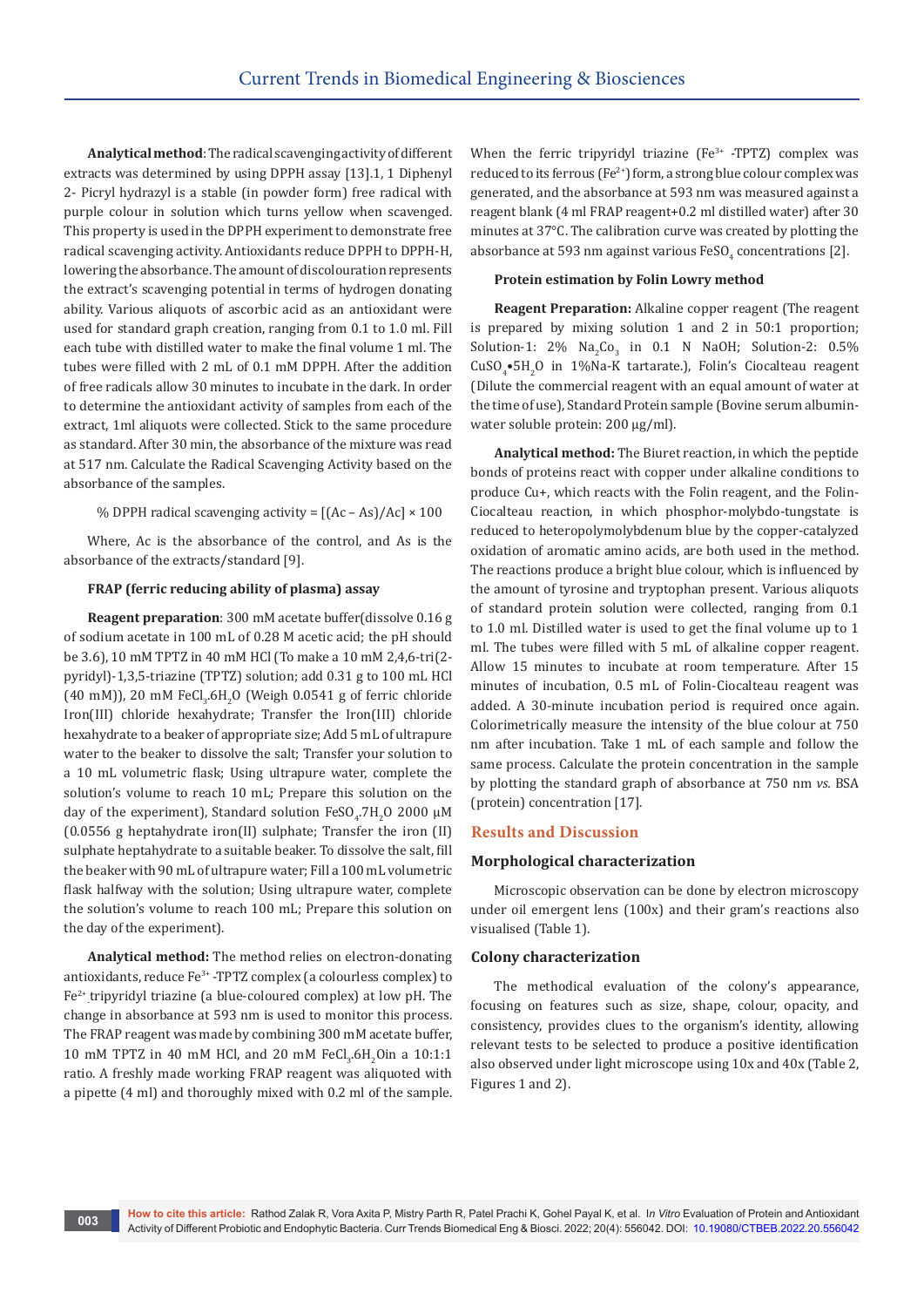| <b>Isolates</b> | <b>Size</b> | <b>Shape</b> | Arrangement            | Gram's reaction |  |
|-----------------|-------------|--------------|------------------------|-----------------|--|
| $Vit_{16}A$     | Small       | Cocci        | Single, Cluster        | Gram negative   |  |
| $Vit_{16}B$     | Small       | Rod          | Single, Diploid, Chain | Gram negative   |  |
| $Vit_{16}C$     | Small       | Cocci        | Single                 | Gram positive   |  |
| $Vit_{16}D$     | <b>Big</b>  | Rod          | Single, Chain          | Gram positive   |  |
| $Vit_{16}E$     | Medium      | Rod          | Single, Diploid, Chain | Gram positive   |  |
| $Vit_{16}P$     | Big         | Rod          | Single, Chain          | Gram positive   |  |
| $Vit_{16}$ G    | <b>Big</b>  | Rod          | Single, Diploid, Chain | Gram negative   |  |
| $Vit_{16}R$     | Medium      | Rod          | Single                 | Gram positive   |  |

**Table 1:** Morphological characteristics of isolates.

**Table 2:** Colony characteristics of isolates.

| <b>Isolates</b> | <b>Size</b> | <b>Shape</b> | <b>Margin</b> | <b>Elevation</b> | <b>Texture</b> | <b>Opacity</b>        | Pigmentation | Consistency |
|-----------------|-------------|--------------|---------------|------------------|----------------|-----------------------|--------------|-------------|
| $Vit_{1c}A$     | Small       | Round        | Entire        | Convex           | Smooth         | Transparent           | Nil          | Moist       |
| $Vit_{16}B$     | Small       | Round        | Entire        | Slightly raised  | Smooth         | Transparent           | Light yellow | Moist       |
| $Vit_{16}C$     | Small       | Round        | Entire        | Raised           | Smooth         | Nil<br>Transparent    |              | Moist       |
| $Vit_{16}D$     | Moderate    | Irregular    | Undulate      | Flat             | Rough          | Opaque                | Nil          | Dry         |
| $Vit_{16}E$     | Moderate    | Irregular    | Undulate      | Flat             | Rough          | Opaque                | Nil          | Dry         |
| $Vit_{16}P$     | Moderate    | Irregular    | Undulate      | Flat             | Rough          | Opaque                | Nil          | Dry         |
| $Vit_{16}G$     | Small       | Round        | Entire        | Slightly raised  | Rough          | Opaque                | Yellow       | Dry         |
| $Vit_{16}R$     | Moderate    | Round        | Undulate      | Slightly raised  | Smooth         | Semi-trans-<br>parent | Yellow       | Moist       |



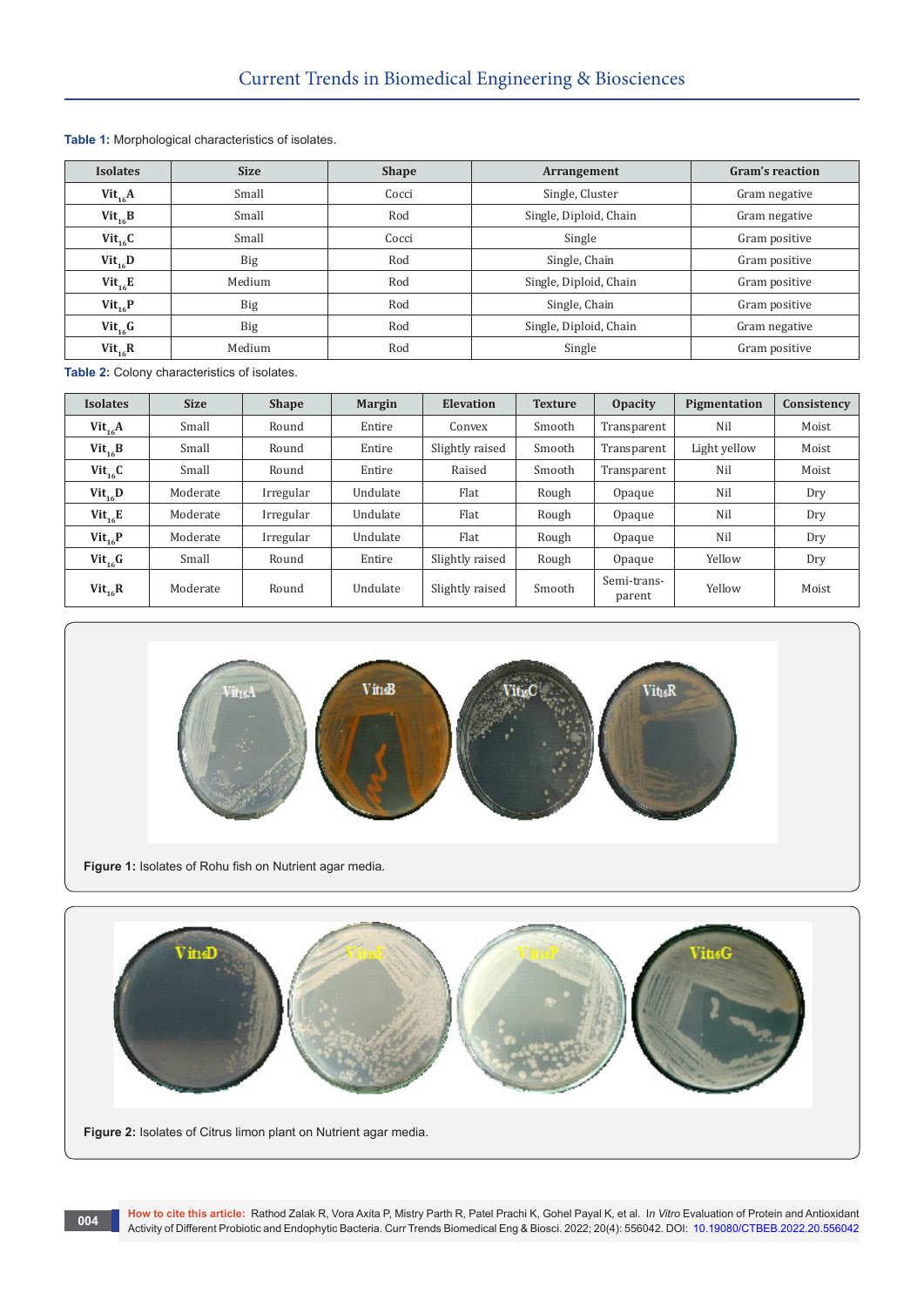# **Antibiotic susceptibility**

Twelve antibiotics were used to investigate the susceptibility and resistance of the bacterial isolates. The effects of antibiotics were investigated using the following antibiotics at various concentrations and their ZOI was measured in mm (Pathoteq Biological Laboratory- 'bio-disc- 12') (Figure 3).



**Figure 3:** PBL Pathoteq 'Bio-Disc-12' Code No. 212.



**Table 3:** Antibiotic susceptibility tests on bacterial isolates.

|                    | Symbol    | <b>Strength</b><br>$(\text{In } \text{mcg})$ | Zone of inhibition (in mm) |                          |                          |                          |                          |                          |                          |                          |
|--------------------|-----------|----------------------------------------------|----------------------------|--------------------------|--------------------------|--------------------------|--------------------------|--------------------------|--------------------------|--------------------------|
| Antibiotic         |           |                                              | $\mathbf{A}$               | B                        | $\mathbf C$              | D                        | E                        | $\mathbf{P}$             | G                        | $\mathbf R$              |
| Ampicillin         | AS        | 20                                           | $\overline{\phantom{a}}$   | $\overline{\phantom{a}}$ | $\overline{\phantom{a}}$ | $\overline{\phantom{0}}$ | $\overline{\phantom{a}}$ | $\overline{\phantom{a}}$ | $\overline{\phantom{a}}$ | $\overline{\phantom{a}}$ |
| Co-trimoxazole     | BA        | 25                                           | 18                         | 10                       | 34                       | $\overline{\phantom{a}}$ | 24                       | $\overline{\phantom{a}}$ | 8                        | 12                       |
| Cefotaxime         | CF        | 30                                           | $\overline{\phantom{a}}$   | $\overline{\phantom{a}}$ | 10                       | $\overline{\phantom{0}}$ | $\overline{\phantom{a}}$ | $\overline{\phantom{a}}$ | $\overline{\phantom{a}}$ | $\overline{\phantom{a}}$ |
| Piperacillin       | PC        | 100                                          | $\overline{\phantom{a}}$   | $\overline{\phantom{a}}$ | $\overline{\phantom{a}}$ | $\overline{\phantom{0}}$ | $\overline{\phantom{a}}$ | $\overline{\phantom{a}}$ | $\overline{\phantom{a}}$ | $\overline{\phantom{a}}$ |
| Chloramphenicol    | <b>CH</b> | 30                                           | 18                         | 14                       | 8                        | 10                       | 14                       | 4                        | 10                       | 8                        |
| Ciprofloxacin      | <b>RC</b> | 5                                            | 10                         | 14                       | 20                       | 18                       | 24                       | 6                        | 16                       | 16                       |
| <b>Ceftizoxime</b> | <b>CI</b> | 30                                           | 20                         | 36                       | 28                       | 12                       | 12                       | 6                        | 14                       | 2                        |
| Tetracycline       | TE        | 30                                           | 10                         | 2                        | 8                        | 2                        | 6                        | $\overline{\phantom{a}}$ | $\overline{2}$           | 2                        |
| <b>Ofloxacin</b>   | ZN        | 5                                            | 14                         | 12                       | 8                        | 14                       | 8                        | 8                        | 14                       | $\overline{4}$           |
| Gentamicin         | <b>GM</b> | 10                                           | 12                         | 4                        | 10                       | 12                       | 12                       | 4                        | 12                       | 2                        |
| Amikacin           | AK        | 30                                           | 14                         | 8                        | 10                       | 12                       | 12                       | $\overline{4}$           | 12                       | 6                        |
| Gatifloxacin       | GF        | 10                                           | 16                         | 10                       | 8                        | 14                       | 8                        | 2                        | 12                       | 8                        |

**How to cite this article:** Rathod Zalak R, Vora Axita P, Mistry Parth R, Patel Prachi K, Gohel Payal K, et al. I*n Vitro* Evaluation of Protein and Antioxidant How to Cite this article: Rathod Zaiak R, Vora Axita P, Mistry Parth R, Patel Prachi R, Gonel Payal R, et al. In *Vitro* Evaluation of Protein and Antioxidant<br>Activity of Different Probiotic and Endophytic Bacteria. Curr T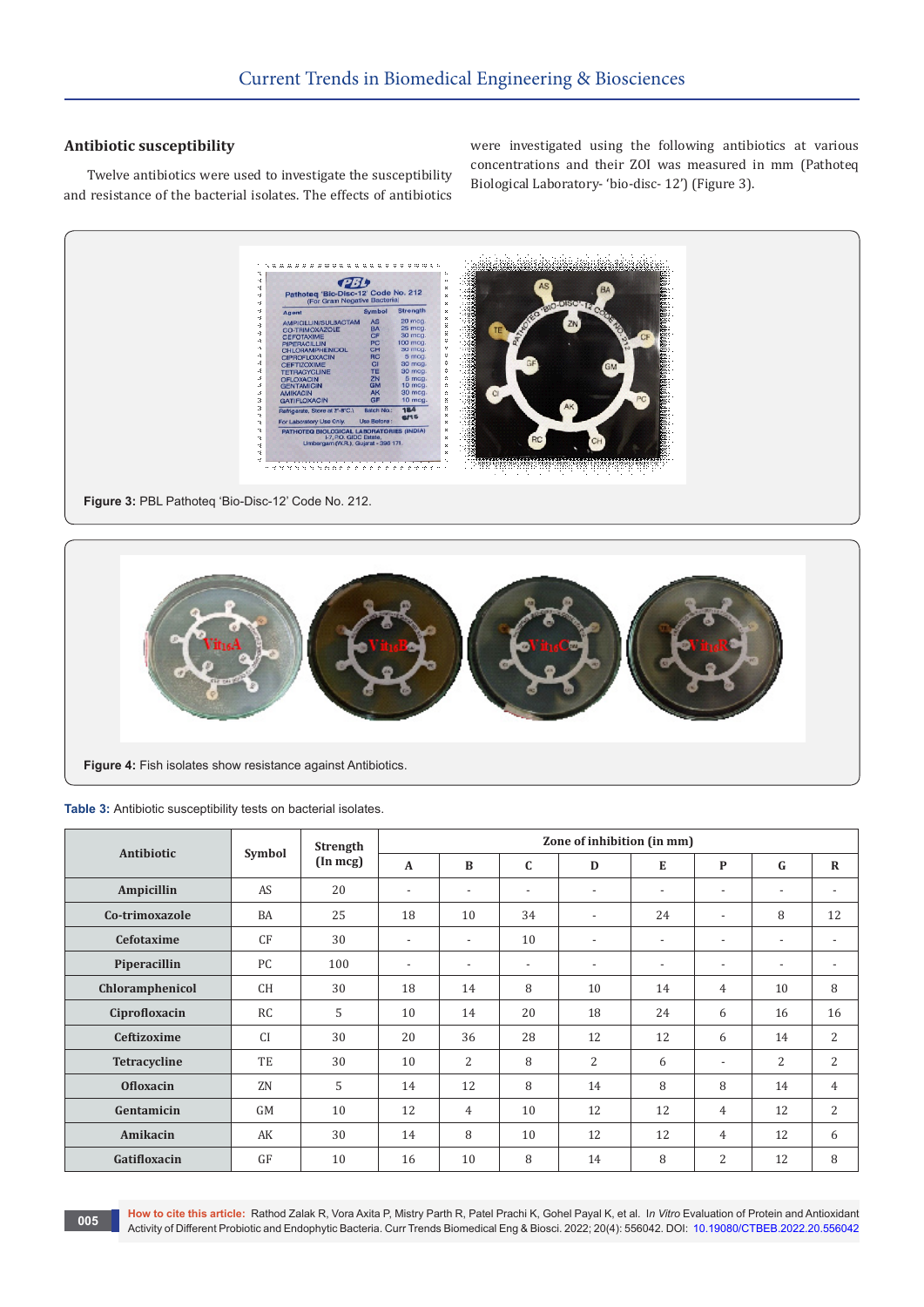All isolates show resistance towards Ampicillin and Piperacillin antibiotics. Rohu fish gut flora shows maximum inhibition zone with antibiotic Co-trimoxazole > Ceftizoxime > Ciprofloxacin > Cefotaxime = Gentamicin = Amikacin > Chloramphenicol = Tetracycline = Ofloxacin = Gatifloxacin; where Citrus limon plant endophyte shows maximum inhibition zone

with antibiotic Ofloxacin Gatifloxacin > Ceftizoxime = Ciprofloxacin > Chloramphenicol = Gentamicin = Amikacin > Gatifloxacin. And in the case of Citrus limon endophyte shows resistant towards Ampicillin, Co-trimoxazole, Ceftizoxime, Piperacillin, and Tetracycline antibiotics (Table 3, Figures 4 and 5).



#### **Antioxidant assays**

A single assay method is not sufficient for the assessment of the antioxidant potential of a bacterial sample. Furthermore, different antioxidant assays vary in terms of assay principles and experimental conditions. The ability of antioxidants to donate hydrogen is assumed to be the reason for their action on DPPH. The DPPH free radical scavenging method is widely used to assess the antioxidant potential of bacterial extracts. In the DPPH assay, the extract reduces a violet-coloured DPPH solution to a yellowcoloured product, diphenylpicryl hydrazine, in a concentrationdependent manner. A different approach is- The FRAP assay, a simple, automated test for determining an extract's ferric reducing ability, is offered as a new approach for determining "antioxidant power." At low pH, a colourful ferrous-tripyridyltriazine complex forms when ferric to ferrous ion reduction occurs. The antioxidant activity of each and every bacterial sample was different, as shown in Graph 1. When compared to other bacterial samples, bacterial sample A, which was isolated from Rohu fish gut, had higher antioxidant activity, as measured spectrophotometrically at 593 nm and 517 nm using the FRAP and DPPH methods, respectively (Figures 5 and 6) (Graph 1).

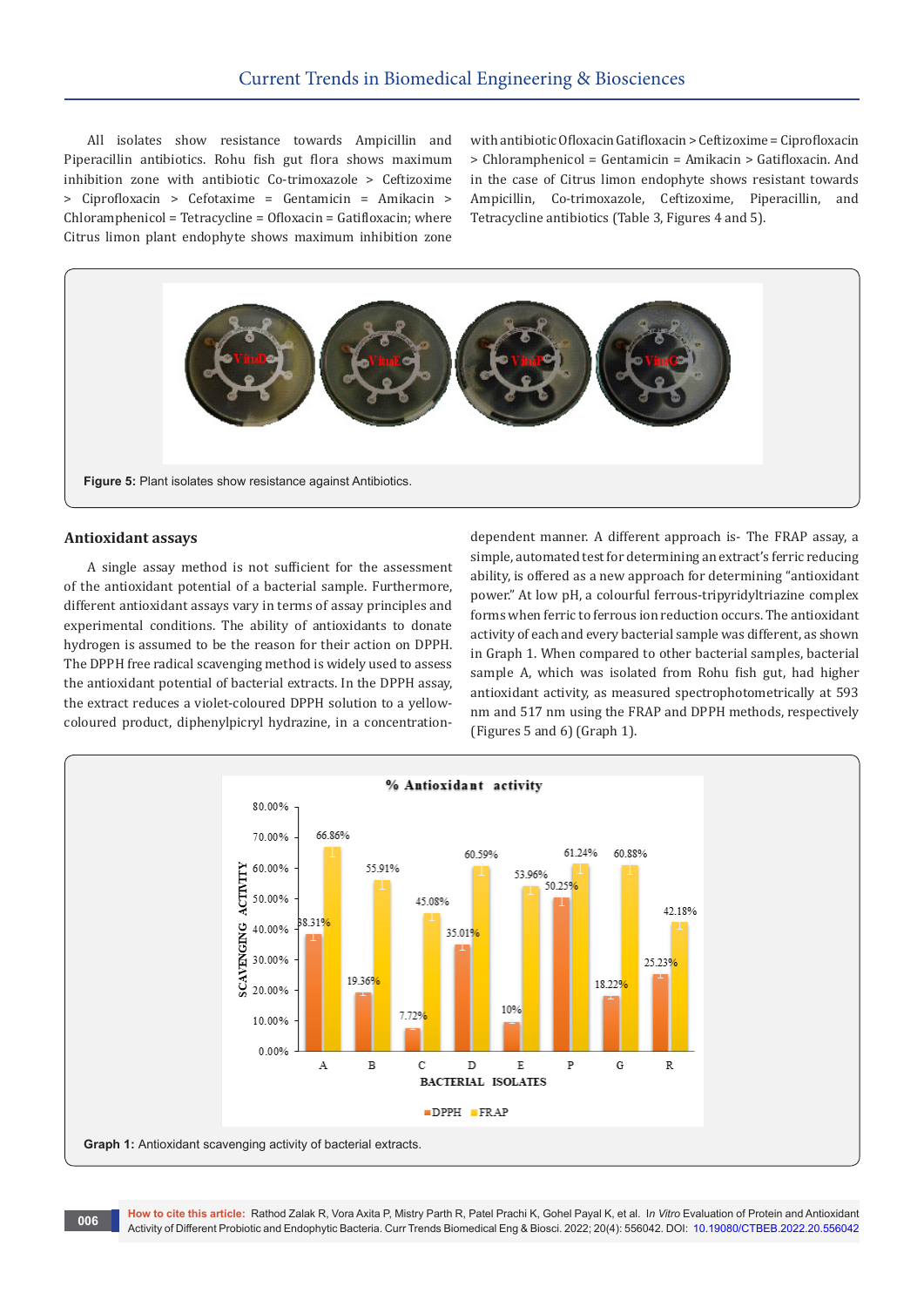

Figure 6: Isolates showing scavenging activity with DPPH method (OD at 517 nm).



**Figure 8:** Protein estimation by Folin-lowry method (OD at 750 nm).

**How to cite this article:** Rathod Zalak R, Vora Axita P, Mistry Parth R, Patel Prachi K, Gohel Payal K, et al. I*n Vitro* Evaluation of Protein and Antioxidant How to Cite this article: Rathod Zaiak R, Vora Axita P, Mistry Parth R, Patel Prachi R, Gonel Payal R, et al. In *Vitro* Evaluation of Protein and Antioxidant<br>Activity of Different Probiotic and Endophytic Bacteria. Curr T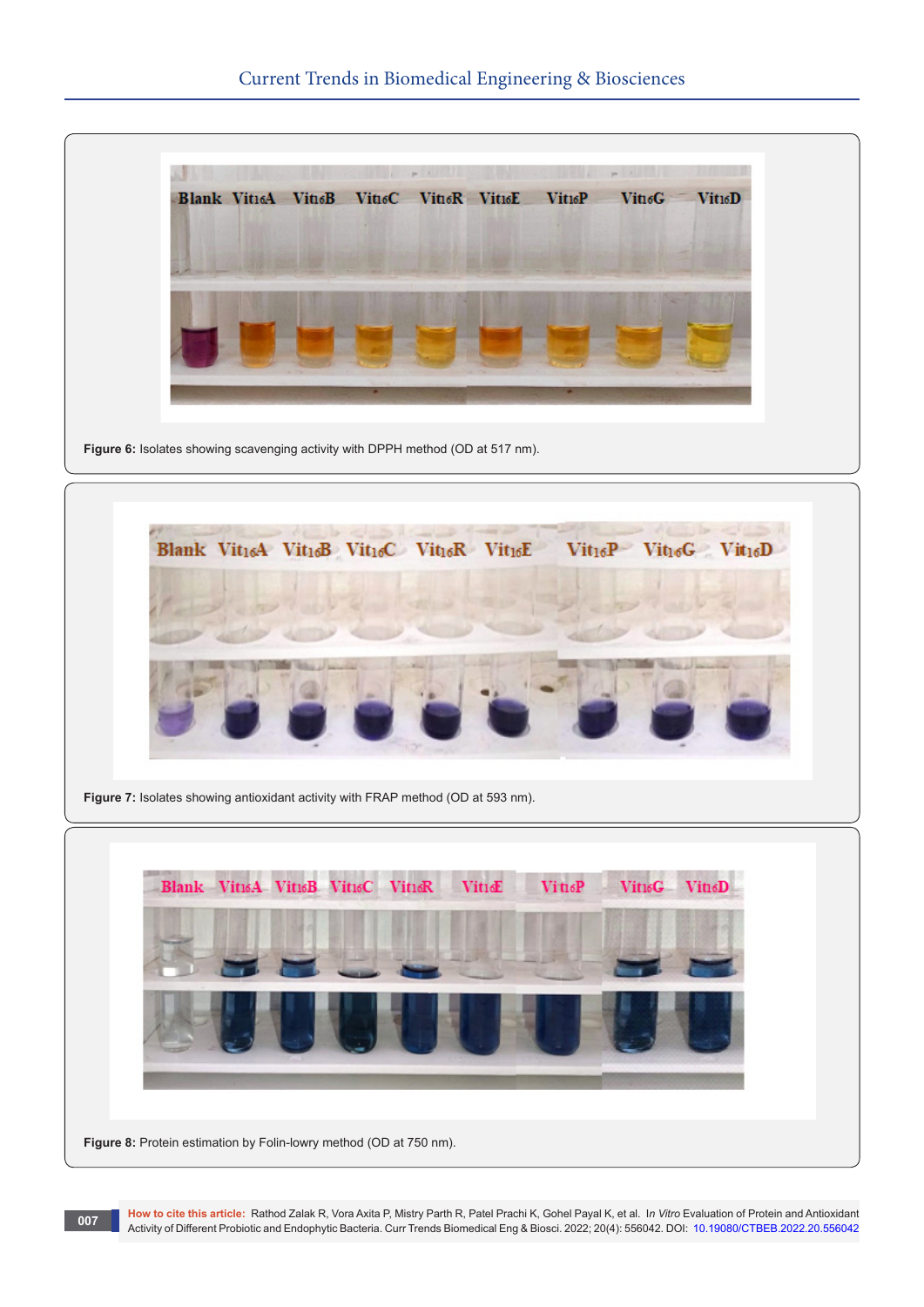#### **Protein estimation**

The Folin Lowry method is the most often utilised method because of its sensitivity and simplicity. The alkaline copper tartrate and Folin's reagent react with the protein in the sample to produce a deep blue colour. The colour intensity is directly proportional to protein concentration and is measured at 750

nm. Using the linear regression equation  $(y = mx + c)$ , the protein content of the bacterial extract was calculated. The protein content in micrograms per millilitre changed between each and every bacterial sample, as shown in graph. Bacterial sample P, which was isolated from a citrus plant, had a higher protein content than the other bacterial samples, as evaluated spectrophotometrically at 750 nm using the Folin-lowry method.



# **Conclusion**

Our understanding of the positive effects of antioxidants has exploded in recent years. The maximum free radical scavenging activity was reported in a methanolic extract of plant endophytic bacteria along with fish gut microbiota, which may contain antioxidant components such as vitamins. These in vitro tests show that fish gut isolates and plant isolates are a good source of natural antioxidants, which may help to prevent the advancement of diseases caused by free radicals, such as cancer. However, it is currently unknown which components of bacterial extracts are responsible for the antioxidative activity. More research is required in order to isolate and characterise the antioxidant compounds found in the bacterial extract [19-30].

Antioxidants are widely used as additives in fats and oils, as well as in the food processing industry to prevent food spoilage. Proteins are other necessary nutrients for human health. Folin Lowry's approach was used to estimate them. It was found that bacterial isolates from fish gut probiotics and Citrus limon endophytes create a substantial amount of protein.

#### **Acknowledgement**

DST-FIST Department of Microbiology & Biotechnology, University School of sciences, Gujarat university, Ahmedabad, Gujarat, India.

#### **Referencs**

- 1. [Bauer AW, Kirby WM, Sherris JC, Turch M \(1966\) Antibiotic suscepti](https://pubmed.ncbi.nlm.nih.gov/5325707/)[bility testing by a standardized single disk method. Am J Clin Pathol](https://pubmed.ncbi.nlm.nih.gov/5325707/)  [45\(4\): 493-496.](https://pubmed.ncbi.nlm.nih.gov/5325707/)
- 2. Benzie IF, Strain JJ (1996) The Ferric Reducing Ability of Plasma [\(FRAP\) as a measure of "antioxidant power": the FRAP assay. Anal Bio](https://pubmed.ncbi.nlm.nih.gov/8660627/)[chem 239\(1\): 70-76.](https://pubmed.ncbi.nlm.nih.gov/8660627/)
- 3. [Gould JC \(1952\) The determination of bacterial sensitivity to antibiot](https://pubmed.ncbi.nlm.nih.gov/14936918/)[ics. Edinb Med J 59\(4\): 178-179.](https://pubmed.ncbi.nlm.nih.gov/14936918/)
- 4. [Halliwell B, Gutteridge JM \(1995\) The definition and measurement of](https://pubmed.ncbi.nlm.nih.gov/7896166/)  [antioxidants in biological systems. Free Radic Biol Med 18\(1\): 125-](https://pubmed.ncbi.nlm.nih.gov/7896166/) [126.](https://pubmed.ncbi.nlm.nih.gov/7896166/)
- 5. [Khan ZA, Siddiqui MF, Park S \(2019\) Current and emerging methods of](https://pubmed.ncbi.nlm.nih.gov/31058811/)  [antibiotic susceptibility testing. Diagnostics \(Basel\) 9\(2\): 49.](https://pubmed.ncbi.nlm.nih.gov/31058811/)
- 6. [Levine M, Rumsey SC, Daruwala R, Park JB, Wang Y \(1999\) Criteria and](https://pubmed.ncbi.nlm.nih.gov/10217058/)  [recommendations for vitamin C intake. JAMA 281\(15\): 1415-1423.](https://pubmed.ncbi.nlm.nih.gov/10217058/)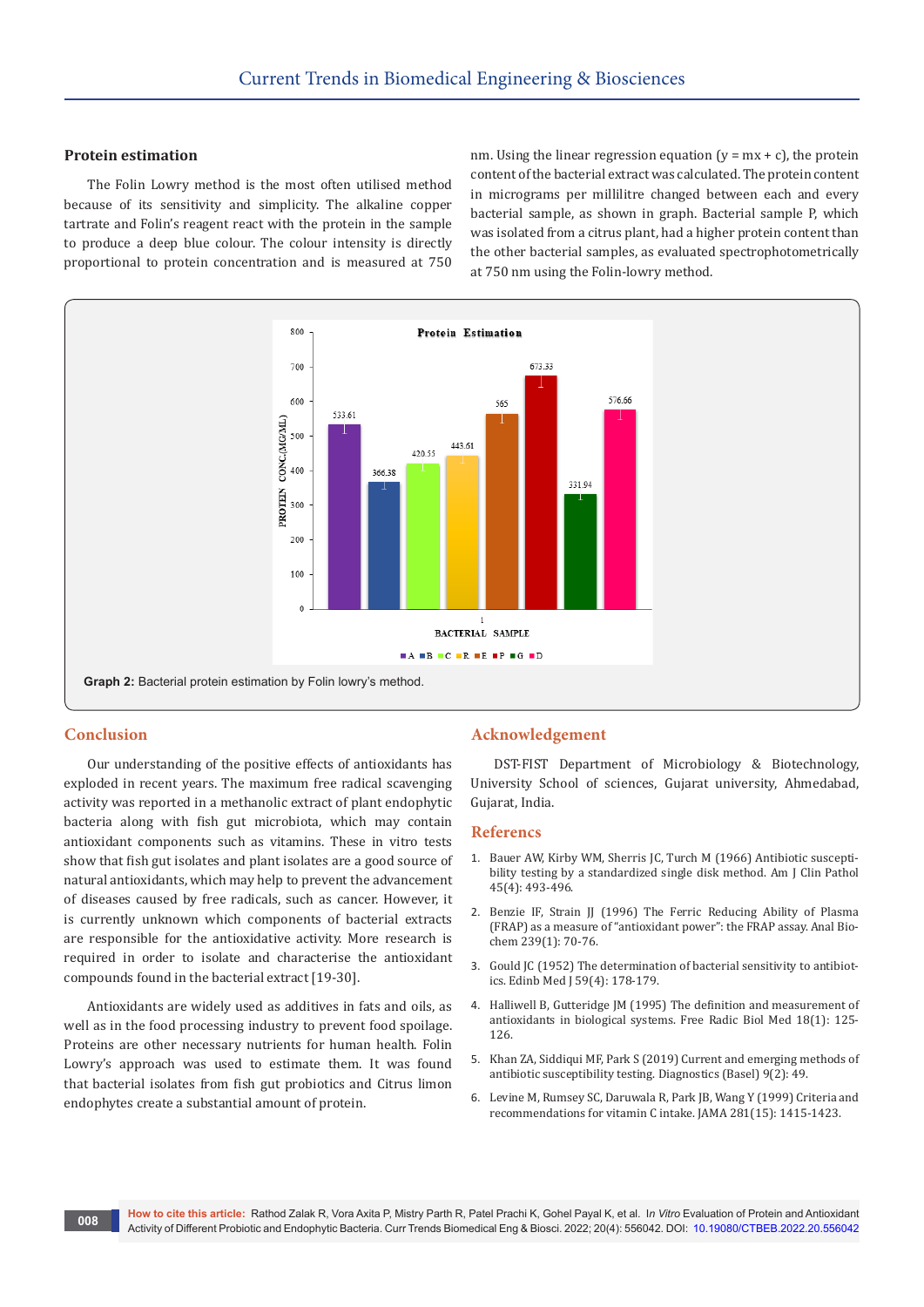- 7. [Lowry OH, Rosebrough NJ, Farr AL, Randall RJ \(1951\) Protein mea](https://pubmed.ncbi.nlm.nih.gov/14907713/)[surement with the Folin phenol reagent. J Biol Chem 193: 265-275.](https://pubmed.ncbi.nlm.nih.gov/14907713/)
- 8. [Mayrhofer S, Domig KJ, Mair C, Zitz U, Huys G, et al. \(2008\) Compari](https://pubmed.ncbi.nlm.nih.gov/18441109/)[son of broth microdilution, Etest, and agar disk diffusion methods for](https://pubmed.ncbi.nlm.nih.gov/18441109/)  [antimicrobial susceptibility testing of Lactobacillus acidophilus group](https://pubmed.ncbi.nlm.nih.gov/18441109/)  [members. Appl Environ Microbiol 74\(12\): 3745-3748.](https://pubmed.ncbi.nlm.nih.gov/18441109/)
- 9. [Rahman MM, Islam MB, Biswas M, Alam AK \(2015\)](https://pubmed.ncbi.nlm.nih.gov/26518275/) *In vitro* antioxidant [and free radical scavenging activity of different parts of](https://pubmed.ncbi.nlm.nih.gov/26518275/) *Tabebuia pallida* [growing in Bangladesh. BMC Res Notes 8\(1\): 1-9.](https://pubmed.ncbi.nlm.nih.gov/26518275/)
- 10. [Zalak R, Meenu SS \(2021\) Effect of Endophytic Consortium on](https://actascientific.com/ASMI/pdf/ASMI-04-0969.pdf) *Pisum sativum* and *Vigna angularis* [plant analyst with FTIR Spectroscopy.](https://actascientific.com/ASMI/pdf/ASMI-04-0969.pdf)  [Acta Scientific Microbiol 4\(12\): 79-84.](https://actascientific.com/ASMI/pdf/ASMI-04-0969.pdf)
- 11. [Jorgensen JH, Ferraro MJ \(2009\) Antimicrobial susceptibility testing:](https://pubmed.ncbi.nlm.nih.gov/19857164/)  [a review of general principles and contemporary practices. Clin Infect](https://pubmed.ncbi.nlm.nih.gov/19857164/)  [Dis 49\(11\): 1749-1755.](https://pubmed.ncbi.nlm.nih.gov/19857164/)
- 12. [Sapan CV, Lundblad RL, Price NC \(1999\) Colorimetric protein assay](https://iubmb.onlinelibrary.wiley.com/doi/abs/10.1111/j.1470-8744.1999.tb00538.x)  [techniques. Biotechnol Applied Biochem 29\(2\): 99-108.](https://iubmb.onlinelibrary.wiley.com/doi/abs/10.1111/j.1470-8744.1999.tb00538.x)
- 13. [Sharma OP, Bhat TK \(2009\) DPPH antioxidant assay revisited. Food](https://www.sciencedirect.com/science/article/abs/pii/S0308814608009710)  [Chem 113\(4\): 1202-1205.](https://www.sciencedirect.com/science/article/abs/pii/S0308814608009710)
- 14. [Shi H, Noguchi N, Niki E \(1999\) Comparative study on dynamics of](https://pubmed.ncbi.nlm.nih.gov/10468207/)  [antioxidative action of α-tocopheryl hydroquinone, ubiquinol, and al](https://pubmed.ncbi.nlm.nih.gov/10468207/)[pha-tocopherol against lipid peroxidation. Free Radic Biol Med 27\(3-](https://pubmed.ncbi.nlm.nih.gov/10468207/) [4\): 334-346.](https://pubmed.ncbi.nlm.nih.gov/10468207/)
- 15. [Sies H \(1997\) Oxidative stress: oxidants and antioxidants. Exp Physiol](https://pubmed.ncbi.nlm.nih.gov/9129943/)  [82\(2\): 291-295.](https://pubmed.ncbi.nlm.nih.gov/9129943/)
- 16. [Stokes EJ \(1971\) Antibiotic sensitivity testing. Br Med J 2\(5763\): 707.](https://www.bmj.com/content/2/5763/707.3)
- 17. [Waterborg JH \(2009\) The Lowry method for protein quantitation.](https://link.springer.com/protocol/10.1007/978-1-59745-198-7_2)  [In: Walker JM \(Ed.\), The protein protocols handbook. Humana Press,](https://link.springer.com/protocol/10.1007/978-1-59745-198-7_2)  [Totowa, NJ, USA. pp: 7-10.](https://link.springer.com/protocol/10.1007/978-1-59745-198-7_2)
- 18. [World Health Organization \(1961\) Standardization of methods for](https://apps.who.int/iris/handle/10665/40480)  [conducting microbic sensitivity tests: second report of the Expert](https://apps.who.int/iris/handle/10665/40480)  [Committee on Antibiotics \[meeting held in Geneva from 11 to 16 July](https://apps.who.int/iris/handle/10665/40480)  [1960\]. pp. 24.](https://apps.who.int/iris/handle/10665/40480)
- 19. [Zalak R, Sarita S, Meenu SS \(2021\) Endophytic Bacterial Effects on](https://juniperpublishers.com/ctbeb/pdf/CTBEB.MS.ID.556033.pdf)  [Seed as Enhancement in Germination with Mobilization of Reserves](https://juniperpublishers.com/ctbeb/pdf/CTBEB.MS.ID.556033.pdf)  [and Microbial Disinfection in](https://juniperpublishers.com/ctbeb/pdf/CTBEB.MS.ID.556033.pdf) *Citrus Limon* (L) by Biopriming Under Sa[linity Stress. Curr Trends Biomedical Eng & Biosci 20\(2\): 1-4.](https://juniperpublishers.com/ctbeb/pdf/CTBEB.MS.ID.556033.pdf)
- 20. [Zalak R, Jain R, Sharma S, Rupal KS, Lucie KM, et al. \(2020\) To deter](https://www.researchgate.net/publication/354600217_To_Determine_the_Minimum_Inhibitory_Concentrations_and_Minimum_Bactericidal_Concentrations_of_the_Effective_Plants_Extract_and_Endophytes_of_Citrus_limon)[mine the minimum inhibitory concentrations and minimum bacteri](https://www.researchgate.net/publication/354600217_To_Determine_the_Minimum_Inhibitory_Concentrations_and_Minimum_Bactericidal_Concentrations_of_the_Effective_Plants_Extract_and_Endophytes_of_Citrus_limon)[cidal concentrations of the effective plants extract and endophytes of](https://www.researchgate.net/publication/354600217_To_Determine_the_Minimum_Inhibitory_Concentrations_and_Minimum_Bactericidal_Concentrations_of_the_Effective_Plants_Extract_and_Endophytes_of_Citrus_limon)  [Citrus limon. Biosc Biotech Res Comm 13\(\(1\): 210-215.](https://www.researchgate.net/publication/354600217_To_Determine_the_Minimum_Inhibitory_Concentrations_and_Minimum_Bactericidal_Concentrations_of_the_Effective_Plants_Extract_and_Endophytes_of_Citrus_limon)
- 21. Zalak R (2015) Isolation of Probiotic Bacteria from Shoal fish and Mud fish. M.sc Dissertation thesis, Department of microbiology and biotechnology Gujarat university, Ahmedabad, Gujarat, India. pp. 28-39.
- 22. Zalak R (2015) Developing Plant Probiotic bacteria based Bioformulation having PGPR properties. M.Phil. thesis (2016) Department of microbiology and biotechnology Gujarat University, Ahmedabad, Gujarat, India. pp. 48-65.
- 23. Zalak R, Meet AD, Meenu SS, Baldev VP (2021) Developing plant probiotic bacteria based bioformulation having PGPR properties. In: PLAN-TA Research Book Series. 2: 324-342.
- 24. [Zalak R, Meenu SS, Baldev VP \(2018\) Developing plant probiotic bacte](https://www1.gujaratuniversity.ac.in/data/pdfs/generals-and-newspaper/Micro%20Journal%5b14507%5d.pdf)[ria from rohu fish on bioformulation by PGPR activity. Vidhya A Journal](https://www1.gujaratuniversity.ac.in/data/pdfs/generals-and-newspaper/Micro%20Journal%5b14507%5d.pdf)  [of Gujarat University Special Special issue: proceeding of national con](https://www1.gujaratuniversity.ac.in/data/pdfs/generals-and-newspaper/Micro%20Journal%5b14507%5d.pdf)[ference on synthetic biology approached in drug discovery and micro](https://www1.gujaratuniversity.ac.in/data/pdfs/generals-and-newspaper/Micro%20Journal%5b14507%5d.pdf)[bial biotechnology. pp. 147-160.](https://www1.gujaratuniversity.ac.in/data/pdfs/generals-and-newspaper/Micro%20Journal%5b14507%5d.pdf)
- 25. [Zalak R, Meenu SS \(2021\) Effect of endophytes as phosphate solubiliz](https://www.researchgate.net/publication/355096663_Effect_of_endophytes_as_phosphate_solubilizing_bacteria_on_Vigna_radiata_plant)[ing bacteria on Vigna radiata plant. Vidhya A Journal of Gujarat Univer](https://www.researchgate.net/publication/355096663_Effect_of_endophytes_as_phosphate_solubilizing_bacteria_on_Vigna_radiata_plant)[sity. 16\(2\): 38-50.](https://www.researchgate.net/publication/355096663_Effect_of_endophytes_as_phosphate_solubilizing_bacteria_on_Vigna_radiata_plant)
- 26. Zalak R, Meet AD, Baldev VP, Meenu SS (2020) A review article: Citrus as salt tolerance under plant tissue culture. Int J Engg Res Develop 7(8): 34-44.
- 27. [Zalak R, Meet AD, Venisha VC, Meenu SS \(2020\) Antimicrobial activi](https://www.irjet.net/archives/V7/i8/IRJET-V7I8814.pdf)ty and bacterial potency of *[Sphingomonas Paucimobilis](https://www.irjet.net/archives/V7/i8/IRJET-V7I8814.pdf)* as endophytes [isolated from leaf of citrus limon. Int Res J Engg Technol 7\(8\): 4740-](https://www.irjet.net/archives/V7/i8/IRJET-V7I8814.pdf) [4744.](https://www.irjet.net/archives/V7/i8/IRJET-V7I8814.pdf)
- 28. Zalak R, Venisha VC, Meenu SS (2020) Pharmacognostic and phytochemical evaluation of *Citrus limon* (Lemon) fruit and leaf. Int J Innovat Res Sci Engg Technol 10(2): 1015-1019.
- 29. Zalak R, Meet AD, Sarita S, Baldev VP, Meenu SS (2020) A review on phytochemical screening of secondary metabolites. Vidhya A Journal of Gujarat University. 15(2): 175-190.
- 30. Zalak R, Meet AD, Amita YM, Ritika J, Baldev VP, et al. (2020) Compatibility studies on different endophytes of *Citrus limon* antagonistic to bacterial with plant pathogen. Adv Biores 11(3): 126-129.